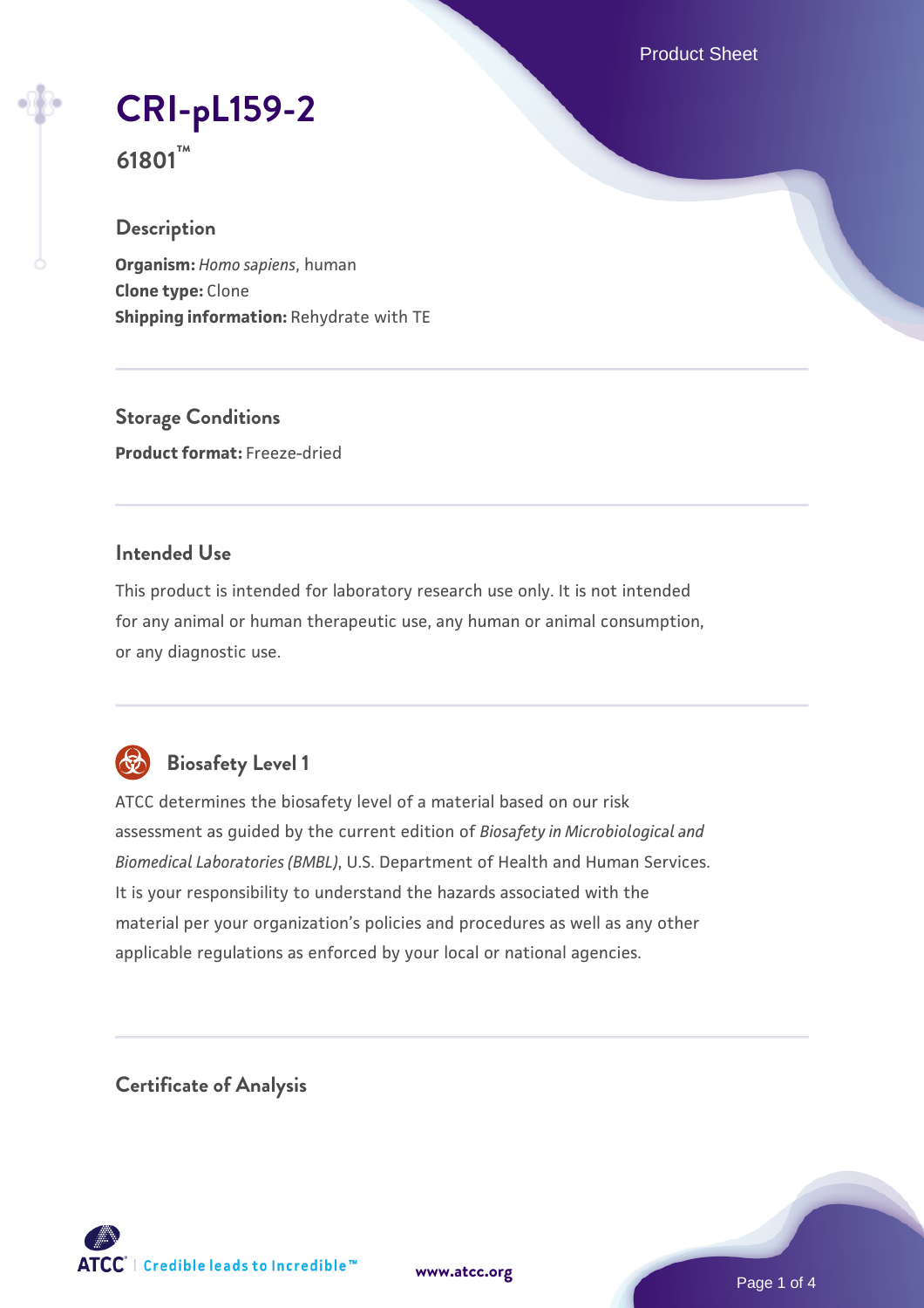#### **[CRI-pL159-2](https://www.atcc.org/products/61801)** Product Sheet **61801**

For batch-specific test results, refer to the applicable certificate of analysis that can be found at www.atcc.org.

### **Insert Information**

**Insert size (kb):** 1.5 **Type of DNA:** genomic **Gene product:** DNA Segment, single copy [D18S17] **Alleles:** A1, A1, A2, A3, A3, A4, A5, A5, A6, A6, A7, A2, A4

**Vector Information**

**Construct size (kb):** 4.199999809265137

### **Material Citation**

If use of this material results in a scientific publication, please cite the material in the following manner: CRI-pL159-2 (ATCC 61801)

# **References**

References and other information relating to this material are available at www.atcc.org.

#### **Warranty**

The product is provided 'AS IS' and the viability of ATCC® products is warranted for 30 days from the date of shipment, provided that the customer has stored and handled the product according to the information included on the product information sheet, website, and Certificate of

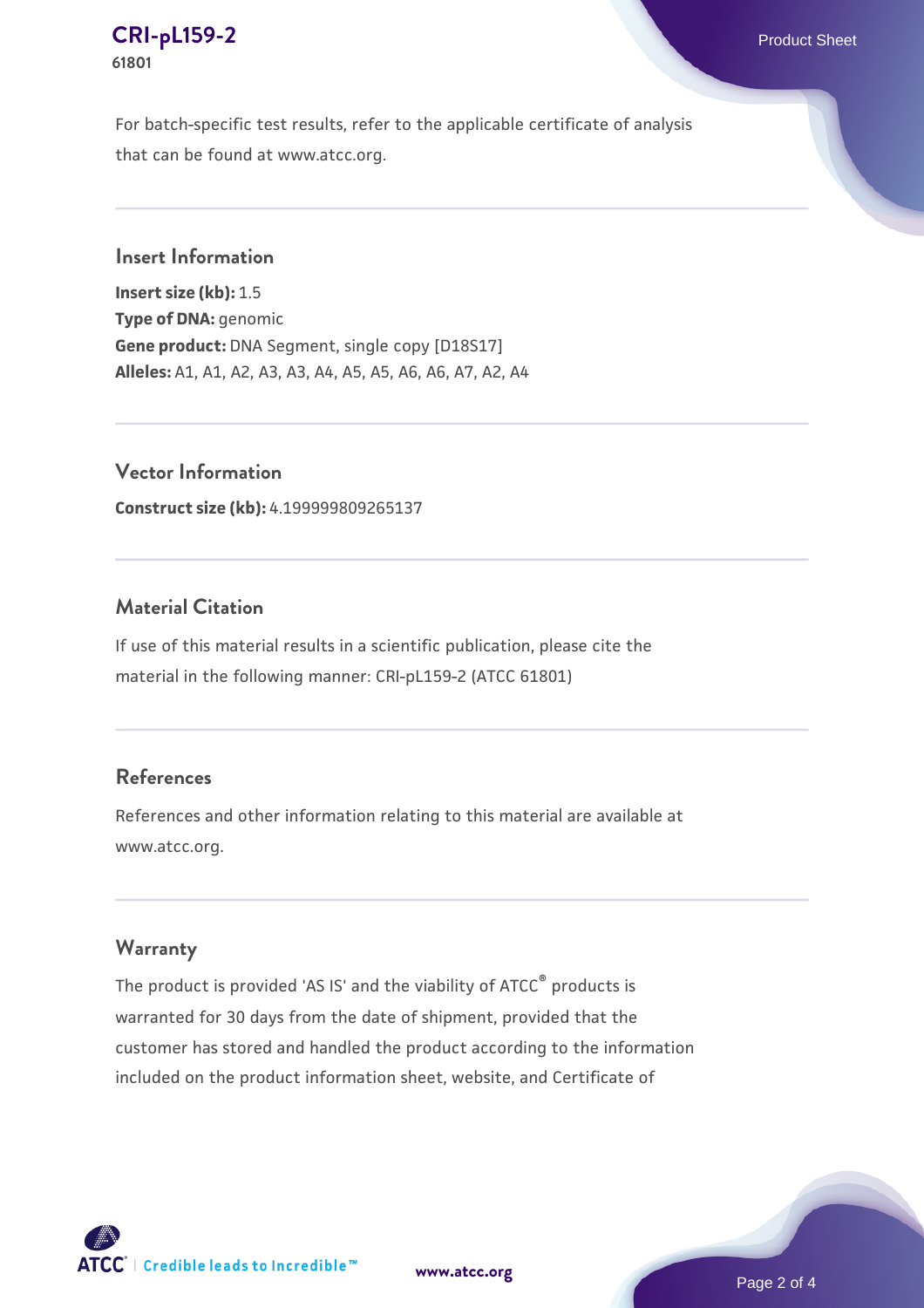Analysis. For living cultures, ATCC lists the media formulation and reagents that have been found to be effective for the product. While other unspecified media and reagents may also produce satisfactory results, a change in the ATCC and/or depositor-recommended protocols may affect the recovery, growth, and/or function of the product. If an alternative medium formulation or reagent is used, the ATCC warranty for viability is no longer valid. Except as expressly set forth herein, no other warranties of any kind are provided, express or implied, including, but not limited to, any implied warranties of merchantability, fitness for a particular purpose, manufacture according to cGMP standards, typicality, safety, accuracy, and/or noninfringement.

### **Disclaimers**

This product is intended for laboratory research use only. It is not intended for any animal or human therapeutic use, any human or animal consumption, or any diagnostic use. Any proposed commercial use is prohibited without a license from ATCC.

While ATCC uses reasonable efforts to include accurate and up-to-date information on this product sheet, ATCC makes no warranties or representations as to its accuracy. Citations from scientific literature and patents are provided for informational purposes only. ATCC does not warrant that such information has been confirmed to be accurate or complete and the customer bears the sole responsibility of confirming the accuracy and completeness of any such information.

This product is sent on the condition that the customer is responsible for and assumes all risk and responsibility in connection with the receipt, handling, storage, disposal, and use of the ATCC product including without limitation taking all appropriate safety and handling precautions to minimize health or environmental risk. As a condition of receiving the material, the customer agrees that any activity undertaken with the ATCC product and any progeny or modifications will be conducted in compliance with all applicable laws, regulations, and guidelines. This product is provided 'AS IS' with no